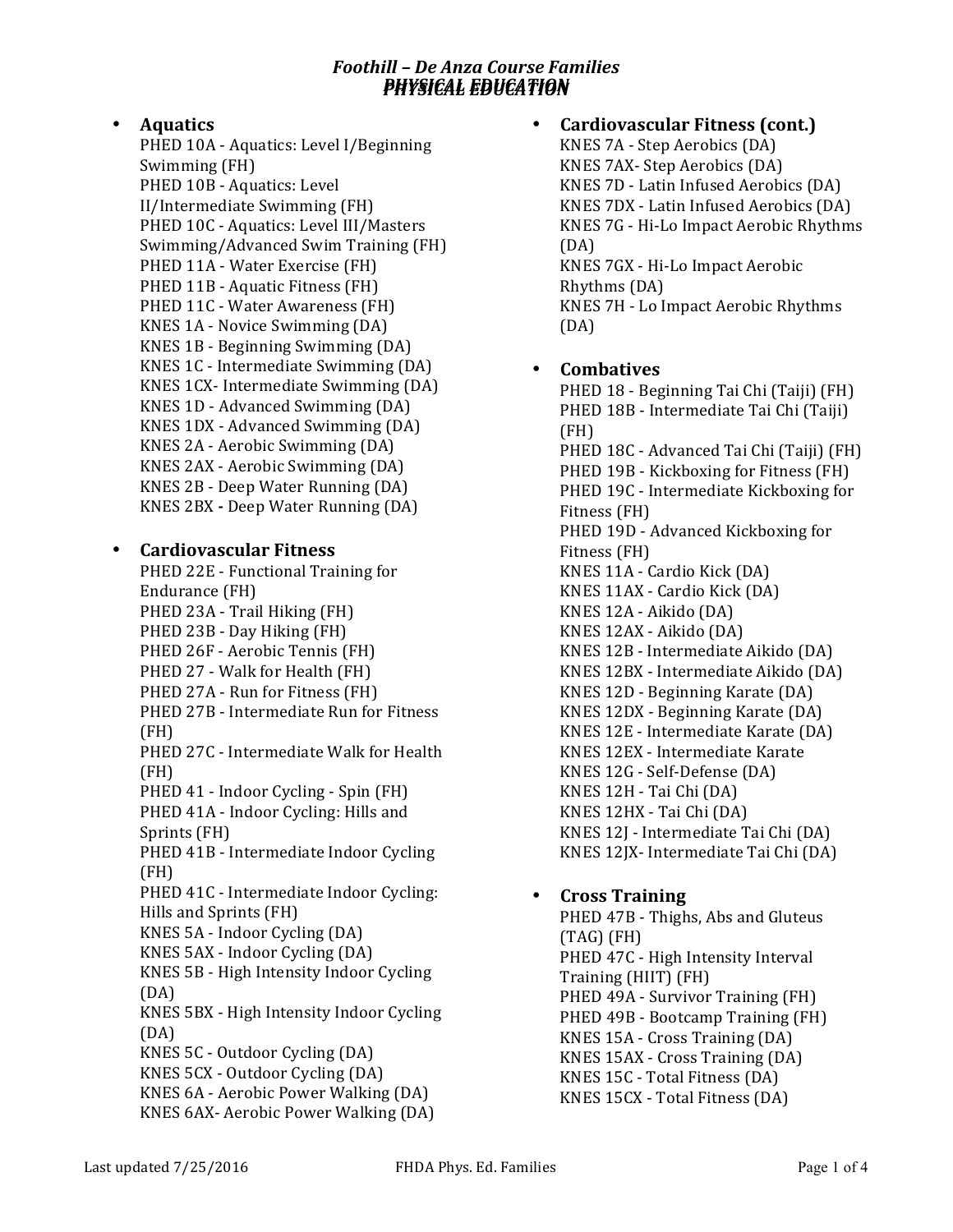• **Cross)Training (cont.)** KNES 15E - Cardiovascular and Strength Training (DA) KNES 15EX - Cardiovascular and Strength Training (DA) KNES 15EY - Cardiovascular and Strength Training (DA) KNES 16A - Fit Camp (DA) KNES 16AX - Fit Camp (DA) KNES 16AY - Fit Camp (DA) KNES 16B - Spin/Swim Fitness (DA) KNES 16BX - Spin/Swim Fitness (DA) • **Flexibility)and)Stability** PHED 20A - Beginning Mat Pilates (FH) PHED 20B - Intermediate Mat Pilates (FH) PHED 20C - Advanced Pilates (FH) PHED 21 - Foundations of Yoga (FH) PHED 21A - Beginning Hatha Yoga (FH) PHED 21B - Intermediate Hatha Yoga (FH) PHED 21C - Advanced Hatha Yoga (FH) PHED 21D - Vinyasa Flow Yoga (FH) PHED 21E - Restorative Yoga (FH) PHED 22 - Beginning Full-Body Flexibility (FH) PHED 22A - Intermediate Full-Body Flexibility (FH) PHED 22B - Pilates and Yoga (FH) PHED 22C - Core Conditioning (FH) KNES 25A - Stretching (DA)  $KNES$  25AX - Stretching  $(DA)$ KNES 25B - Active Isolated Stretching (DA) KNES 25BX - Active Isolated Stretching (DA) KNES 26A - Basic Pilates Mat Exercise (DA) KNES 26AX - Basic Pilates Mat Exercise (DA) KNES 26B - Integrated Pilates Mat Exercise (DA) KNES 26BX - Integrated Pilates Mat Exercise (DA) • **Individual Sports** 

PHED 24 - Introduction to Golf (FH) PHED 24A - Swing Development for the Experienced Golfer (FH) PHED 24B - Skills of Golf Course Play (FH)

#### **Individual Sports (cont.)** PHED 24C - Intermediate Golf Course Play (FH) PHED 24D - Advanced Golf Course Play (FH) PHED 25A - Swing Analysis (FH) PHED 25B - Beginning Golf Course Play (FH) PHED 26 - Beginning Tennis Skills (FH) PHED 26A - Intermediate Tennis (FH) PHED 26C - Beginning Doubles Tennis (FH) PHED 26D - Intermediate Doubles Tennis (FH) PHED 26E - Advanced Doubles Tennis (FH) PHED 33 - Beginning Table Tennis (FH) PHED 33A - Intermediate Table Tennis (FH) PHED 33B - Advanced Table Tennis (FH) PHED 36A - Beginning Archery (FH) PHED 36B - Intermediate Archery (FH) PHED 36C - Advanced Archery (FH) PHED 37 - Beginning Badminton: Singles/Doubles (FH) PHED 37A - Intermediate Badminton: Singles/Doubles (FH) PHED 37B - Advanced Badminton: Singles/Doubles (FH) PHED 42 - Bowling for Fitness (FH) KNES 29A - Fencing Level  $1(DA)$ KNES 29B - Fencing Level 2 (DA) KNES 30A - Beginning Golf (DA) KNES 30B - Advanced Beginning Golf (DA) KNES 30BX - Advanced Beginning Golf (DA)

KNES 31BX - Intermediate Badminton (DA) KNES 31C - Advanced Badminton (DA) KNES 31CX - Advanced Badminton (DA) KNES 32A - Beginning Tennis (DA) KNES 32AX - Beginning Tennis (DA) KNES 32B - Advanced Beginning Tennis (DA)

KNES 30C - Intermediate Golf (DA) KNES 31A - Beginning Badminton (DA) KNES  $31AX - Beginning Badminton (DA)$ KNES 31B - Intermediate Badminton (DA)

KNES 32BX - Advanced Beginning Tennis (DA)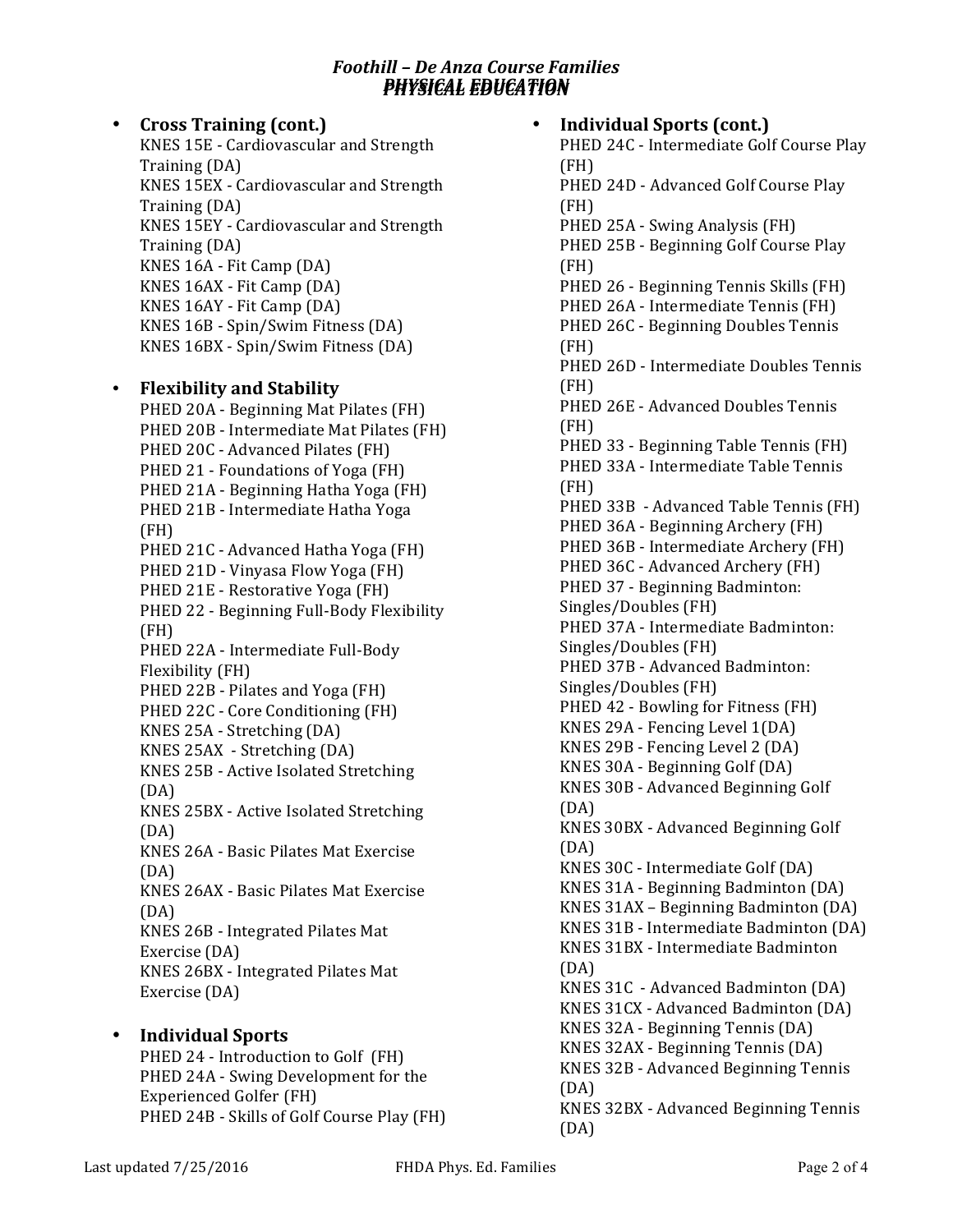#### **Individual Sports (cont.)** KNES 32C - Intermediate Tennis (DA) KNES 32CX - Intermediate Tennis (DA) KNES 32D - Advanced Tennis (DA) KNES 32DX - Advanced Tennis (DA) KNES 33A Multi-Sport Fitness (DA) KNES 33AX - Multi-Sport Fitness (DA) KNES 33AY - Multi-Sport Fitness (DA)

# • **Physical Meditation**

KNES 22A - Hatha Yoga (DA) KNES 22AX - Hatha Yoga (DA) KNES 22B - Yoga for Relaxation (DA) KNES 22BX - Yoga for Relaxation  $(DA)$ KNES 22C - Power Yoga (DA) KNES 22CX - Power Yoga (DA) KNES  $22D - Flow$  Yoga (DA) KNES  $22DX - Flow$  Yoga (DA) KNES 22E - Yoga/Pilates Combo (DA) KNES 22EX - Yoga/Pilates Combo (DA)

# • Strength Development

PHED 14 - Nutritional Assessment/Fitness (FH) PHED 45 - Fitness for Life (FH) PHED 45A - Foundations of Strength and Conditioning (FH) PHED 45C - Circuit Training (FH) PHED 46 - Weight Lifting for Health and Fitness (FH) PHED 46A - Intermediate Weight Training for Health and Fitness (FH) PHED 46B - Advanced Weight Lifting for Health and Fitness (FH) KNES 19A - Strength Development (DA) KNES 19AX - Strength Development (DA) KNES 19D - Training for Muscular Endurance (DA) KNES 19DX - Training for Muscular Endurance (DA) KNES 19E - Body Sculpting (DA) KNES 19EX - Body Sculpting (DA) KNES 19G - Core Conditioning (DA) KNES 19GX - Core Conditioning (DA)

### • **Team)Sports**

PHED 13 - Beginning Water Polo (FH) PHED 13A - Intermediate Water Polo (FH) PHED 13B - Advanced Water Polo (FH) PHED 13C - Water Polo-Game Skills (FH)

# **Team Sports (cont.)**

PHED 28 - Slow Pitch Softball (FH) PHED 31A - FUTSAL-Indoor Soccer Beginning (FH) PHED 31B - FUTSOL-Indoor Soccer Intermediate (FH) PHED 31C - FUTSOL-Indoor Soccer Advanced (FH) PHED 31D - Tournament FUTSOL-Indoor Soccer (FH) PHED 32C - Soccer - Game Skills (FH) PHED 38A - Basketball Fundamentals (FH) PHED 38B - Basketball Game Skills (FH) PHED 38C - Beginning Basketball (FH) PHED 38D - Intermediate Basketball (FH) PHED 38E - Advanced Basketball (FH) PHED 40 - Beginning Volleyball (FH) PHED 40A - Intermediate Volleyball (FH) PHED 40B - Advanced Volleyball (FH) PHED 40C - Volleyball: Game Skills (FH) KNES 36A - Team Sport – Basketball (DA) KNES 36AX - Team Sport – Basketball (DA) KNES 37A - Soccer (DA) KNES 37AX - Soccer (DA) KNES 37B - Soccer Level 2 (DA) KNES 37BX - Soccer Level 2 (DA) KNES 37C - Soccer Level 3 (DA) KNES 37CX - Soccer Level 3 (DA) KNES 37D - Soccer Level 4 KNES 37DX - Soccer Level 4 KNES 37E - Indoor Soccer (DA) KNES 38A - Futsal Level 1 (DA) KNES 38AX - Futsal Level 1 (DA) KNES  $38B$  – Futsal Level 2 (DA) KNES 38BX - Futsal Level 2 (DA) KNES 38C - Futsal Level 3 (DA) KNES 38CX - Futsal Level 3 (DA) KNES 38D - Futsal Level 4 (DA) KNES 38DX - Futsal Level 4 (DA) KNES 39A- Volleyball Level 1(DA) KNES 39AX - Volleyball Level 1 (DA) KNES 39B - Volleyball Level 2 (DA) KNES 39BX - Volleyball Level 2 (DA) KNES 39C - Volleyball Level 3 (DA) KNES 39CX - Volleyball Level 3 (DA) KNES 39DX - Volleyball Level 4 (DA)